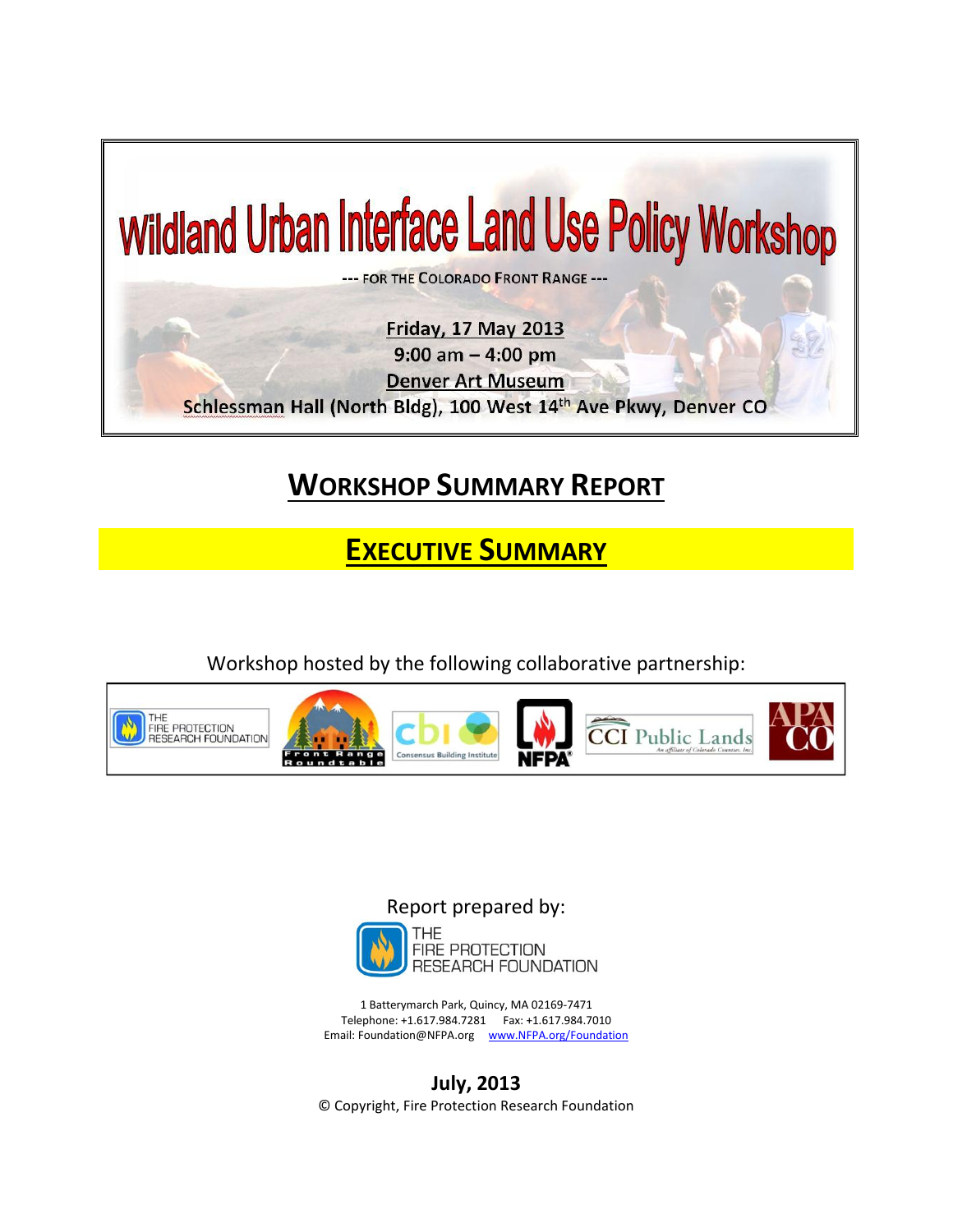## **EXECUTIVE SUMMARY**

On 17 May 2013 approximately six-dozen land use, fire protection, and safety professionals gathered in Denver, Colorado for a unique one day workshop to address land use policy on the wildland urban interface (WUI). This event, aptly titled "*Wildland Urban Interface Land Use Policy Workshop*", is also referred to herein as the "*WUI Land Use Policy Workshop*".

The Workshop and this Summary Report represent an effort to proactively address the significant losses in Colorado due to disastrous fires in the wildland urban interface. Speakers, panelists and attendees, representing leadership and policy makers, and wildfire mitigation practitioners for the Colorado WUI, provided thought-provoking perspectives on the problems that collectively confront us, a vision for the future of our WUI, and insight into how best to reduce the risk of wildfire on the Colorado Front Range.

The meeting was held in the Denver Art Museum in Denver, Colorado and provided a unique opportunity for local, regional and national stakeholders to come together to discuss WUI land use policy. This event was hosted and/or supported by a consortium of local, regional and national organizations composed of the following: American Planning Association – Colorado Chapter (APA CO); Colorado Counties Inc (CCI); Consensus Building Institute (CBI); Fire Protection Research Foundation (FPRF); Front Range Roundtable; and National Fire Protection Association (NFPA).

Through the presentations and interactive break-out and discussion groups, many ideas emerged as potential areas that Colorado could explore to improve WUI land use policies. These ideas, referred to as recommendations in the report, reflect a spectrum of possible opportunities identified through the workshop. These ideas are not intended to represent the opinions of the individual sponsoring organizations or a consensus view of workshop participants, but they do offer interested readers insight into the ideas discussed and possible avenues for future discussion and possible action. The key recommendations outlined in this report include:

- 1) *Public Education Outreach* Educate elected officials using recent data; create consistent, clear and easily understood messaging; and better utilize risk models for homeowners.
- 2) *Stakeholder Training/Involvement* Provide training that promotes and improves dialog between the land planning agencies, fire officials and building officials; and provide training for wildfire mitigation efforts with private entities.
- 3) *Guidelines and Regulations* Coordinate fire mitigation and non-fire related regulations (such as historic preservation, visibility, flood risk, etc.); enforce regulations over time once implemented; provide regulatory oversight of new subdivisions and developments; and utilize model documents in local jurisdictions such as model WUI building codes.